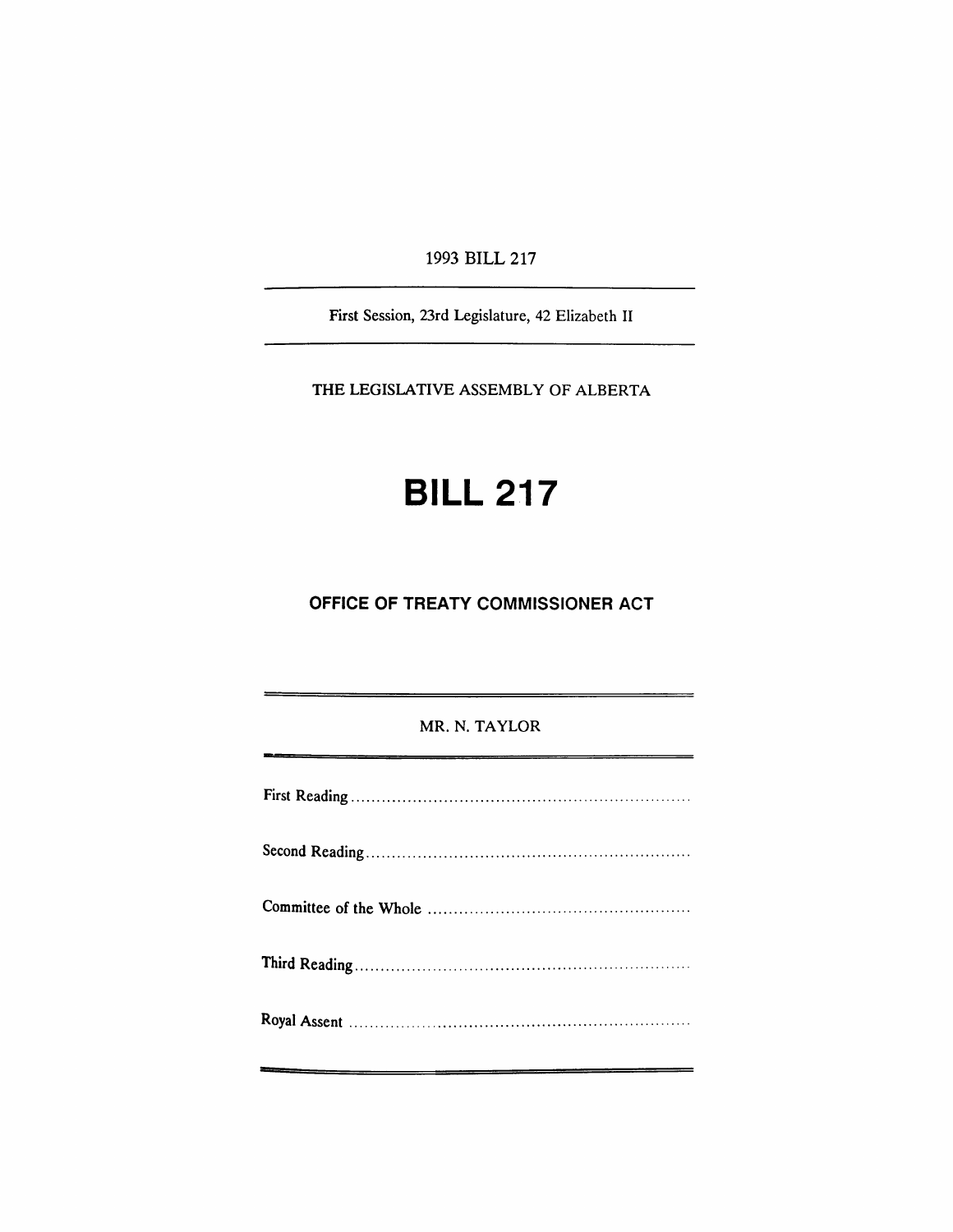*Bill 217 Mr. N. Taylor*

## **BILL 217**

#### 1993

### **OFFICE OF TREATY COMMISSIONER ACT**

*(Assented to* , 1993)

HER MAJESTY, by and with the advice and consent of the Legislative Assembly of Alberta, enacts as follows:

Definitions 1 In this Act,

Purpose

(a) "Commissioner" means the commissioner to be appointed pursuant to section 3;

(b) "federal Minister" means the minister of the federal government charged with administration of the *Indian Act (Canada);*

(c) "Indian" means an Indian as defined in the *Indian Act (Canada);*

(d) "Indian Association" means the Indian Association of Alberta;

(e) "Minister" means the member of the Executive Council charged by the Lieutenant Governor in Council with the administration of this Act;

(f) "treaty" means a treaty entered into with respect to Indian lands located within Alberta.

2 The purpose of this Act is to facilitate the resolution of Indian-related issues arising in the Province, including those with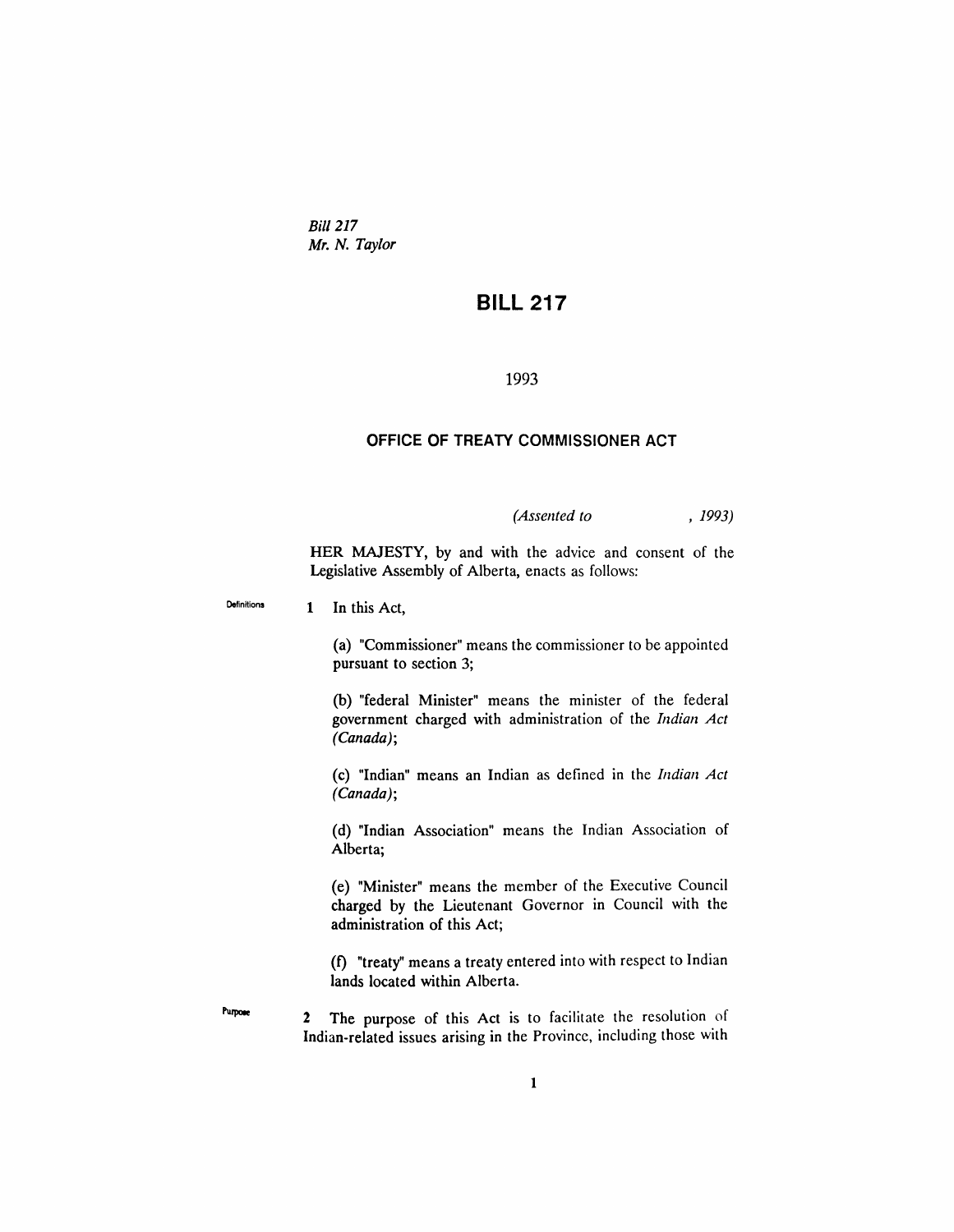|                | respect to treaties, through the creation of an independent office<br>to foster cooperation and understanding between government and<br>Indian bands and federations.                                                                                                                                                                |
|----------------|--------------------------------------------------------------------------------------------------------------------------------------------------------------------------------------------------------------------------------------------------------------------------------------------------------------------------------------|
| Appointment    | There shall be appointed a commissioner to be known as<br>3(1)<br>the Treaty Commissioner.                                                                                                                                                                                                                                           |
|                | (2) The Lieutenant Governor in Council shall appoint the<br>Commissioner on the recommendation of the Minister, who shall<br>consult with the federal Minister and the Indian Association in<br>making the recommendation.                                                                                                           |
| Term of office | A person appointed as Commissioner holds office for 5 years,<br>4<br>and continues to hold office after the expiry of that term until the<br>person is reappointed, a successor is appointed or a period of 6<br>months has expired, whichever occurs first.                                                                         |
| Removal        | On the recommendation of the Minister, the Lieutenant<br>5.<br>Governor in Council may at any time suspend or remove the<br>Commissioner from office for disability, neglect of duty,<br>misconduct or bankruptcy.                                                                                                                   |
| Salary         | The Commissioner shall be paid a salary at a rate set by the<br>6<br>Lieutenant Governor in Council, who may also prescribe other<br>benefits to be received by the Commissioner, provided funds are<br>allocated to that purpose by the Legislature Assembly.                                                                       |
| Office         | There shall be a department of the public service of Alberta<br>7<br>called the Office of the Treaty commissioner consisting of the<br>Commissioner and such persons employed pursuant to the Public<br>Service Act as are necessary to assist the Commissioner in carrying<br>out his or her functions under this or any other Act. |
| Funding        | 8(1)<br>Funding for the administration of this Act shall be from<br>amounts appropriated by the Legislative Assembly for that<br>purpose.                                                                                                                                                                                            |
|                | (2) The Minister may negotiate, or enter into shared cost<br>agreements with the federal Minister to administer this Act subject<br>to the approval of the Lieutenant Governor in Council.                                                                                                                                           |
| Annual report  | 9.<br>After the end of each fiscal year of the Crown, the<br>Commissioner shall report on the work of his or her office to the<br>Minister, who shall provide a summary of that report to the                                                                                                                                        |

federal Minister and the Indian Association.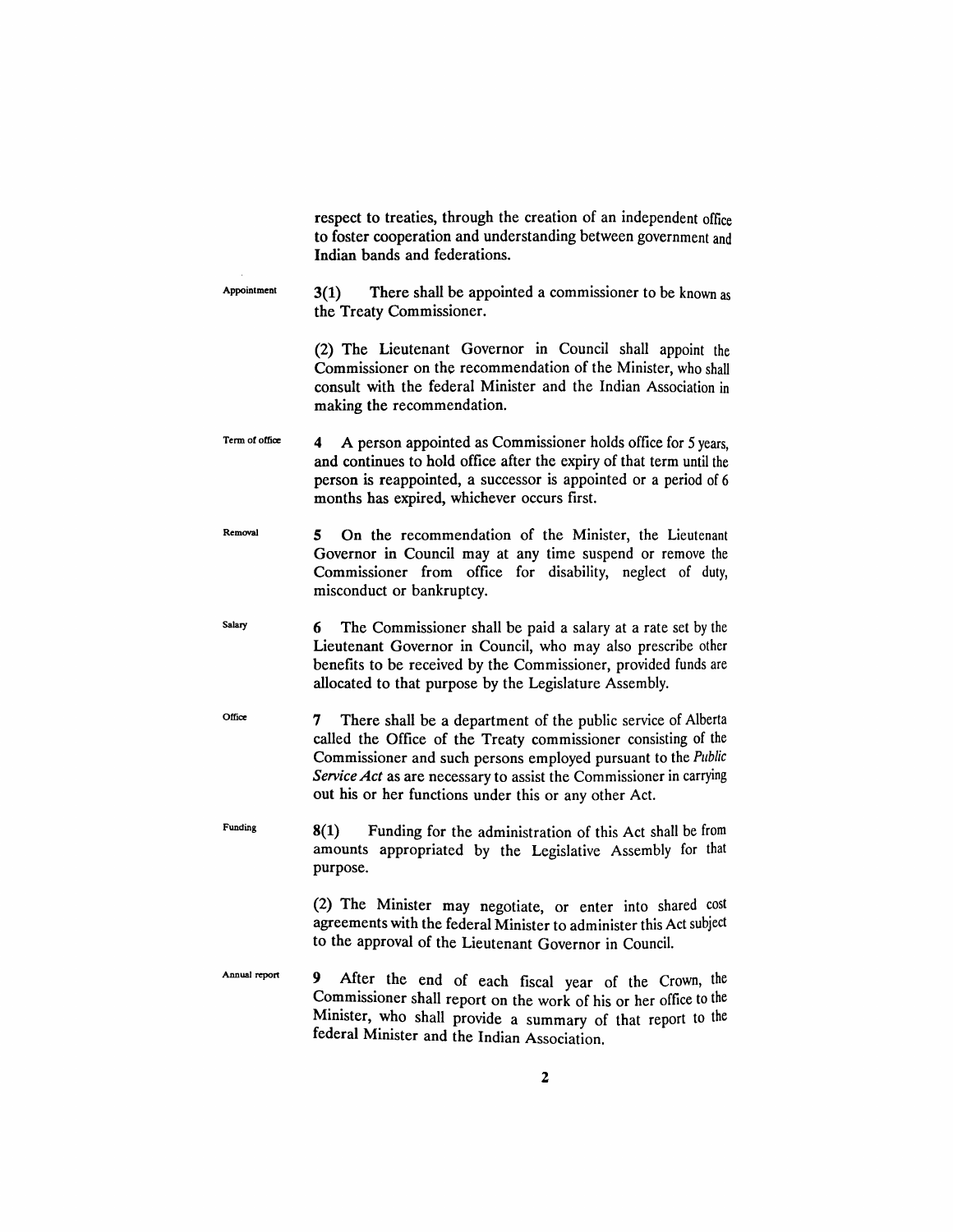Special report **10** The Commissioner may prepare a special report to the Minister on any matter of importance or urgency that, in the opinion of the Commissioner, should not be deferred until presentation of the annual report referred to in section 8.

Principia 11 The Commissioner and the Office of the Commissioner must carry out their powers, duties, functions and responsibilities based on the following principles:

> (a) the principle of cooperation among the governments of Alberta and Canada, the Indian Association and other Indian bands and federations in Alberta;

(b) the principle of fairness, objectivity and equity;

(c) the principle of issue resolution through impartial involvement in process and policy.

### Functions **12** The functions of the Commissioner are:

(a) to seek achievement of the purposes of this Act and to initiate, organize and administer the development of procedures, policies and services to fulfill the purposes of this Act;

(b) to assist the federal Minister, the Minister and the Indian Association in resolution of treaty-related and other issues through the identification of common ground and matters impeding settlement and the making of recommendations to all parties;

(c) to make recommendations in respect of rules of interpretation to be applied to the treaties;

(d) to arrange, sponsor, chair and report upon meetings called for the purpose of discussing Indian-related issues;

(e) to establish and direct working groups, joint or otherwise, to undertake specific activities and reviews;

(f) to initiate and conduct historical and other relevant research and investigation;

(g) to make presentations to the public and respond to inquiries and requests for information from the public or